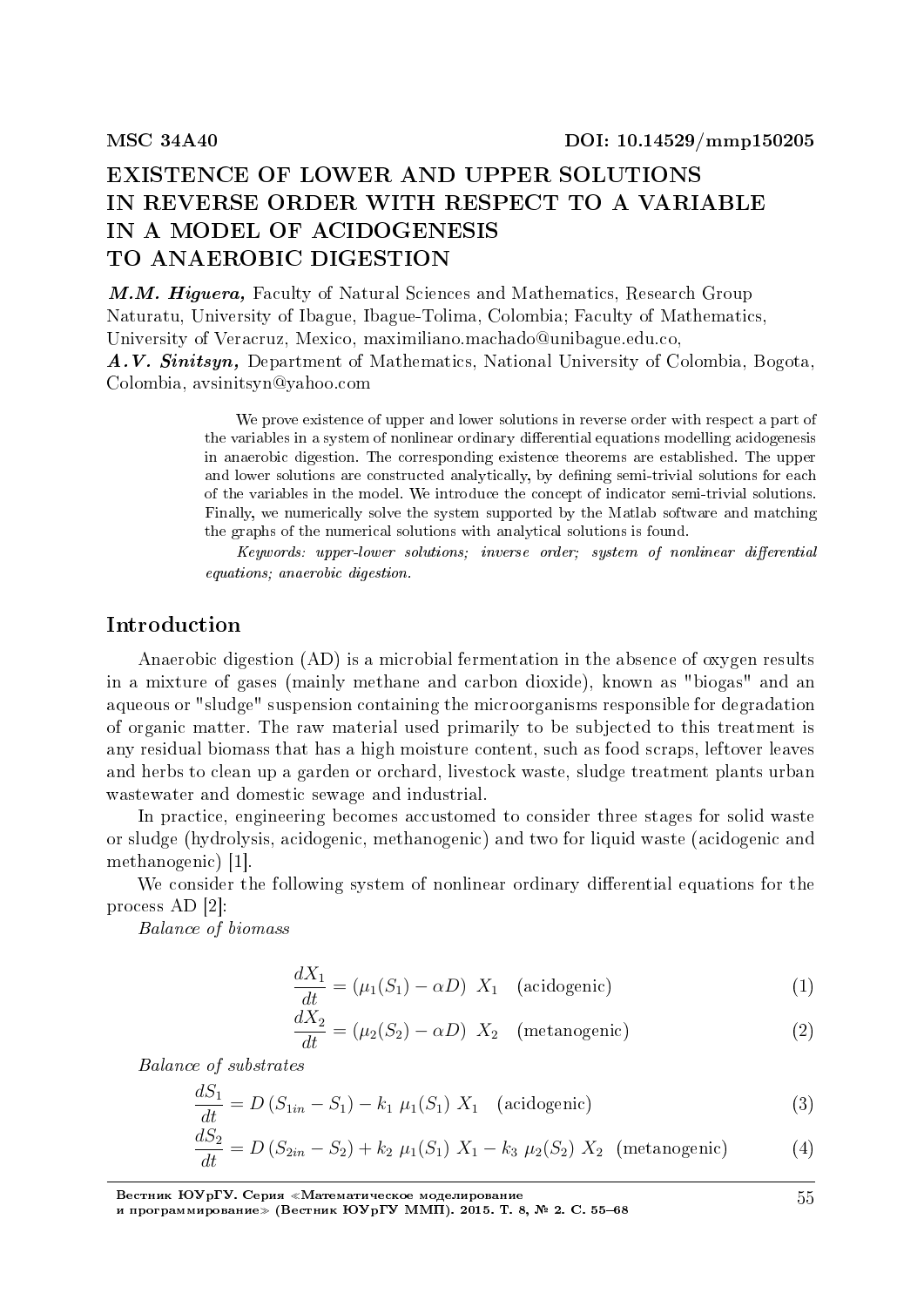Balance of alkalinity

$$
\frac{dA}{dt} = D(A_{in} - A) \tag{5}
$$

Carbon rate of change

$$
\frac{dC}{dt} = D(C_{in} - C) + k_4 \mu_1(S_1) \ X_1 + k_5 \mu_2(S_2) \ X_2 - K_{L_a}[C + S_2 - A - K_H P_C]. \tag{6}
$$

The expression  $K_{\text{L}}a(C - K_{\text{H}}P_{\text{C}})$  describes the molar flow rate of inorganic carbon from its liquid phase to its gas phase and the product  $K_H P_C$  determines the concentration of dissolved oxygen in *C*.

Net rate of methane production

$$
\frac{dF_M}{dt} = k_6 \mu_2(S_2) X_2.
$$
\n(7)

The kinetic comportment is nonlinear and occurs because of reaction rates, which are given by: Monod kinetics  $\mu_1(S_1) = \mu_1_{max} \frac{S_1}{S_1 + P}$  $\frac{S_1}{S_1+K_{S_1}}$  and Haldane kinetics  $\mu_2(S_2)$  =  $\frac{S_2}{\frac{S_2^2}{K_{I2}}+S_2+K_{S_2}}$ . Bacterial rate represents yield related to both bioprocesses.

In this case the variables are:

 $S_1$  := Organic substrate concentration [g/l]  $X_1$  := Concentration of acidogenic bacteria [g/l]  $S_2$  := Volatile fatty acids concentration  $\text{[mmol/l]}$  $X_2$  := Concentration of methanogenic bacteria [g/l] *A* := Concentration of alkalinity [mmol*/*l] *C* := Total inorganic carbon concentration [mmol*/*l]  $F_M := \text{Method} \text{A}^{-1}$ .

The main objective is to build lower-upper solutions for the system formed by equations (1) and (3) in reverse order with respect to a part of variables with initial conditions on a given observation interval [3].

The corresponding equations:

$$
u' = f(x, u, v) \quad \text{in} \quad I,
$$
  
\n
$$
v' = g(x, u, v) \quad \text{in} \quad I,
$$
\n(8)

where  $I = [a, b], u = X_1, v = S_1$ . Note that the definition of lower-upper solution (8) depends greatly on the properties of monotony of *f* and *g*. Therefore following notation of C.V. Pao in [4] and new results presented in [5], we can classify (8) according to their relative monotony, as follows:

1. Quasi-monotone systems: *f* and *g* are nondecreasing in *v* and *u*, respectively or *f* and *g* are nonincreasing in *v* and *u*, respectively.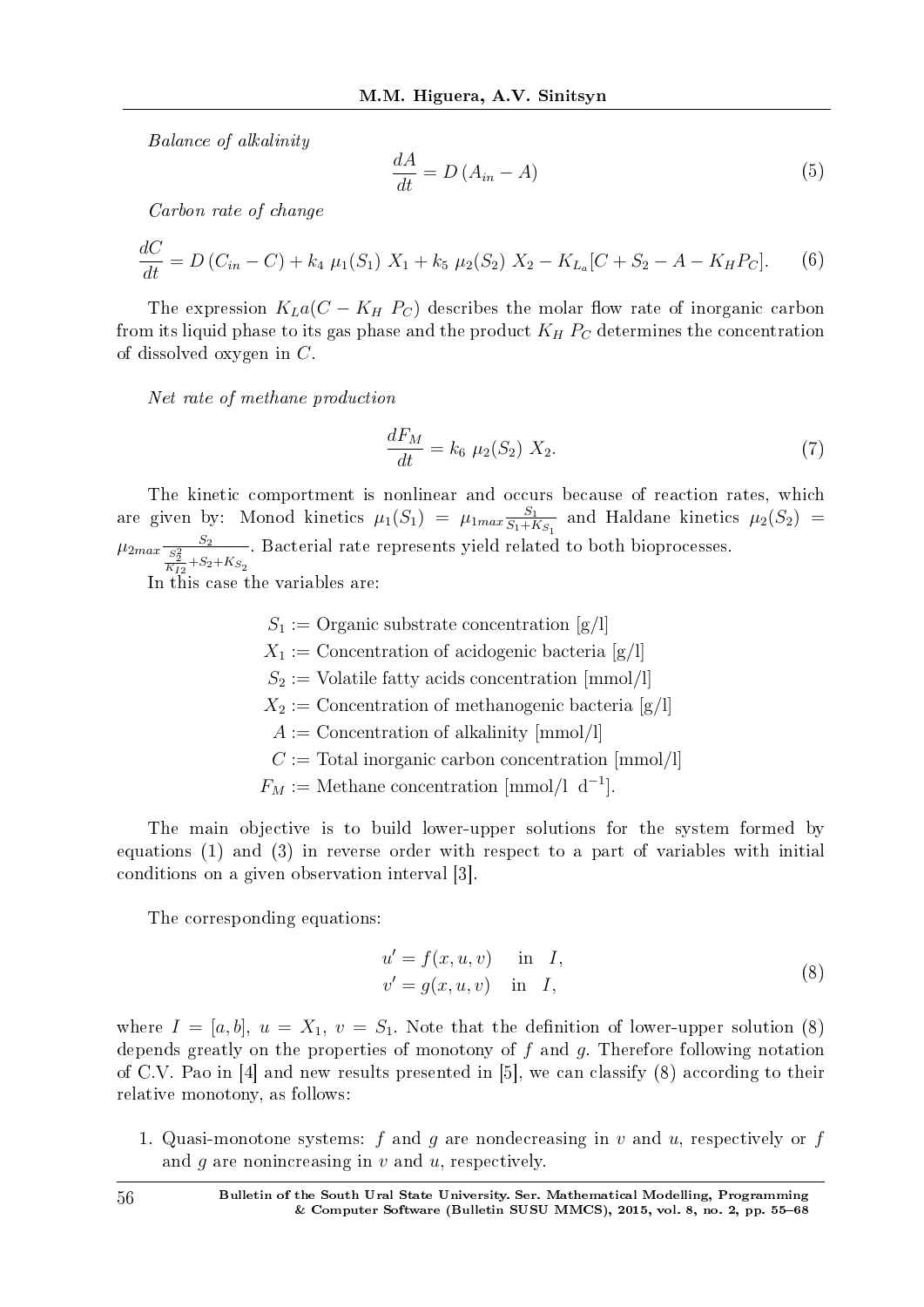- 2. Mixed quasi-monotone systems: either,  $f$  is nondecreasing in  $v$  and  $q$  is nonincreasing in *u*, or vice versa.
- 3. Nonquasi-monotone systems: the system does not fall in any of the previous cases.

Case 1 implies the existence of lower  $(u_*, v_*)$  and upper  $(u^*, v^*)$  solution with ordering in *I*

 $u_* \leq u^*, \quad v_* \leq v^*.$ 

It is impossible to enforce quasi-monotonicity by a simple transformation for Case 2. Case 3 requires some regularity conditions imposed on *f* and *g*.

In the above system, the usual order  $(X_{10} \leq X_1^0)$  is considered for the lower and upper solutions. For the variable  $S_1$  the situation is different because of the opposite case  $S_1^0 \leq S_{10}$ . We consider the nonlinear equation [6]

$$
u'(t) = f(t, u(t)), \quad t \in I = [0, T], \quad T > 0
$$
\n(9)

satisfying the condition [6]

$$
g(u(0), u(T)) = 0,\t(10)
$$

where  $f: I \times R \to R$  and  $q: R^2 \to R$  are continuous functions. If  $q(x, y) = x - c$  with  $c \in R$ , then (10) is the initial condition

$$
u(0) = c.
$$

### Definition 1. [6]

•  $\omega \in C^1(I)$  is a lower solution to (9) if

$$
\omega'(t) \le f(t, \omega(t)), \quad t \in I
$$

and

$$
\omega(t) \le \beta(t), \quad t \in I \tag{11}
$$

•  $\beta \in C^1(I)$  is upper solution to (9) if

$$
\beta'(t) \ge f(t, \beta(t)), \quad t \in I
$$

and

$$
\beta(t) \le \omega(t), \quad t \in I \tag{12}
$$

For  $u, v \in C(I)$ ,  $u \leq v$  define the set

$$
[u, v] = \{ \forall w \in C(I) : u(t) \le w(t) \le v(t), \text{ with } t \in I \}.
$$

**Definition 2.** [6] We say that  $\omega, \beta \in C^1(I)$  are lower and upper coupled solutions to problem (9), (10) in direct order if  $\omega$  is a lower solution and  $\beta$  is an upper solution to equation (9), with condition (11) and

$$
\max\{g(\omega(0), \omega(T)), g(\beta(0), \beta(T))\} \le 0 \le \min\{g(\beta(0), \beta(T)), g(\beta(0), \omega(T))\}.
$$

Вестник ЮУрГУ. Серия «Математическое моделирование и программирование≫ (Вестник ЮУрГУ ММП). 2015. T. 8, № 2. C. 55–68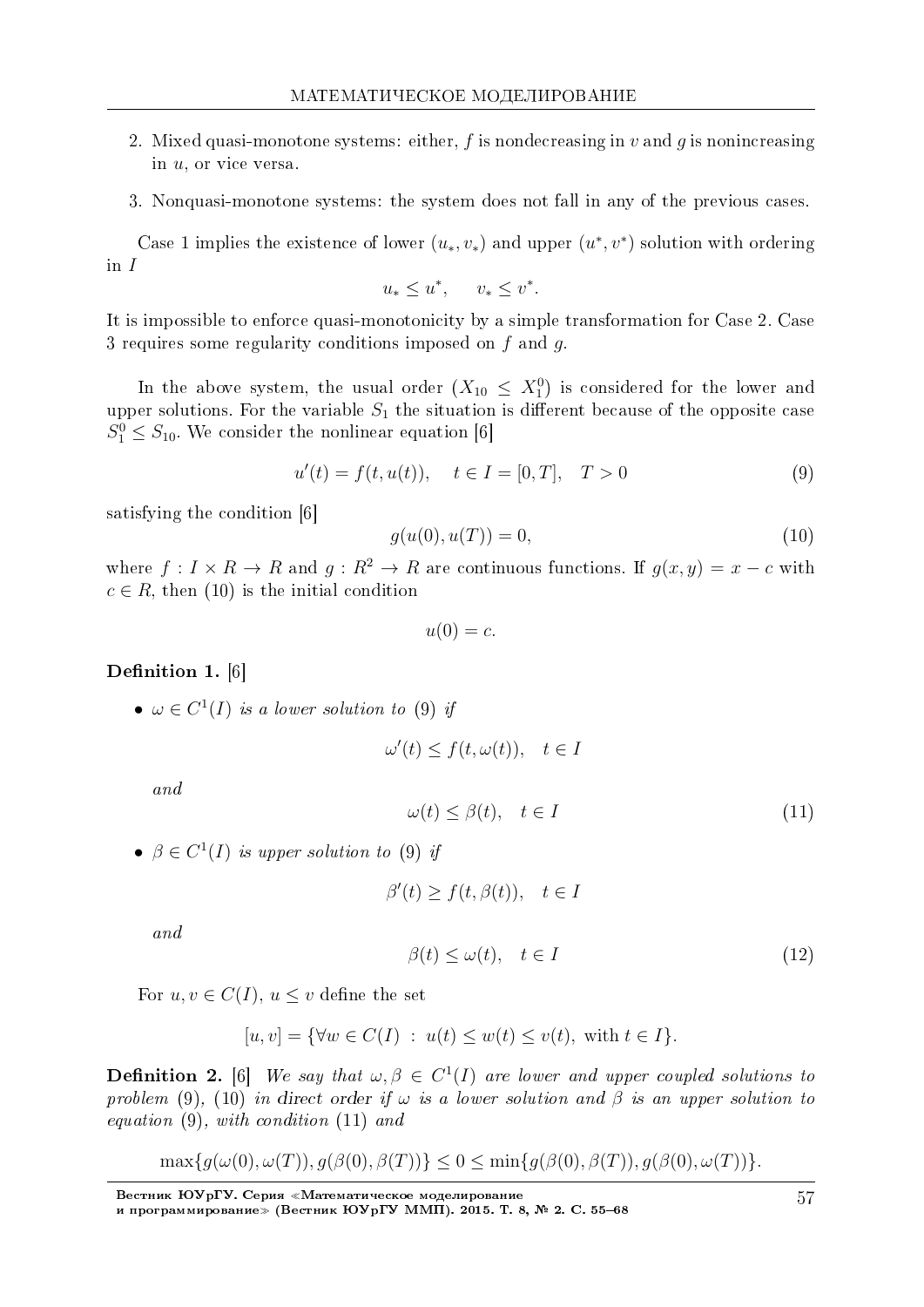**Definition 3.** [6] We say that  $\omega, \beta \in C^1(I)$  are lower and upper coupled solutions to problem (9), (10) in inverse order if  $\omega$  is a lower solution and  $\beta$  is an upper solution to equation (9), with condition (12) and

 $\max\{q(\omega(0), \omega(T)), q(\beta(0), \omega(T))\} < 0 < \min\{q(\beta(0), \beta(T)), q(\omega(0), \beta(T))\}.$ 

**Theorem 1.** [6] It is assumed that  $\omega$ ,  $\beta$  are lower and upper solutions coupled in inverse order to problem (9), (10). Additionally it is assumed that the functions

 $h_{\omega}(x) := q(x, \omega(T)), \quad h_{\beta} := q(x, \beta(T))$ 

are monotonic (both non-increasing or non-decreasing) in [*β*(0)*, ω*(0)]. Then there exists at least one solution of problem  $(1) - (3)$  in  $[\beta, \omega]$ .

The inverse order of lower and upper solutions for system  $(1) - (7)$  were not previously considered. The outline of this paper comprises the following stages: definition of trivial solutions for the complete system, construction of lower and upper solutions for a subsystem, study and formulation of the corresponding theorem for the existence of lower and upper solutions.

**Definition 4.** A trivial solution of system  $(1) - (7)$  has the form

$$
E_1(S_{1in}, 0), E_2(S_{1in}, 0, S_{2in}, 0), E_3(0, 0, S_{2in})
$$
  
\n
$$
E_4(S_{1in}, 0, S_{2in}, 0, A_{in}), E_5(A_{in}), E_6(0, S_{2in}, 0)
$$
\n(13)

where

$$
X_1 = 0
$$
,  $X_2 = 0$ ,  $S_1 = S_{1in}$   
 $S_2 = S_{2in}$ ,  $A = A_{in}$ ,  $C = C_{in}$ ,  $F_M = 0$ 

We do not consider other possibilities of trivial solutions in this document. A similar approach can be found in [7].

## 1. Main Results

## 1.1. Lower and Upper Solutions to the Initial Value Problem

We are interested in solutions of nonlinear system with initial conditions, which models the dynamics of biomass and substrate in the acidogenic.

$$
\frac{dX_1}{dt} = \left(\mu_{1_{max}} \frac{S_1}{S_1 + K_{S_1}} - \alpha D\right) X_1 \qquad \qquad \triangleq F\left(t, X_1(t), S_1(t)\right), \qquad (14a)
$$

$$
\frac{dS_1}{dt} = D\left(S_{1in} - S_1\right) - k_1 \mu_{1max} \frac{S_1}{S_1 + K_{S_1}} X_1 \qquad \triangleq G(t, X_1(t), S_1(t)), \qquad (14b)
$$

$$
X_1(0) = c_1, \t(14c)
$$

$$
S_1(0) = c_2. \t(14d)
$$

Where  $t \in [0, T] = I$ , with  $T > 0$  and  $F, G$  are functions of class  $C^{0}(I) = C(I)$ , i.e., continuous functions in *I*.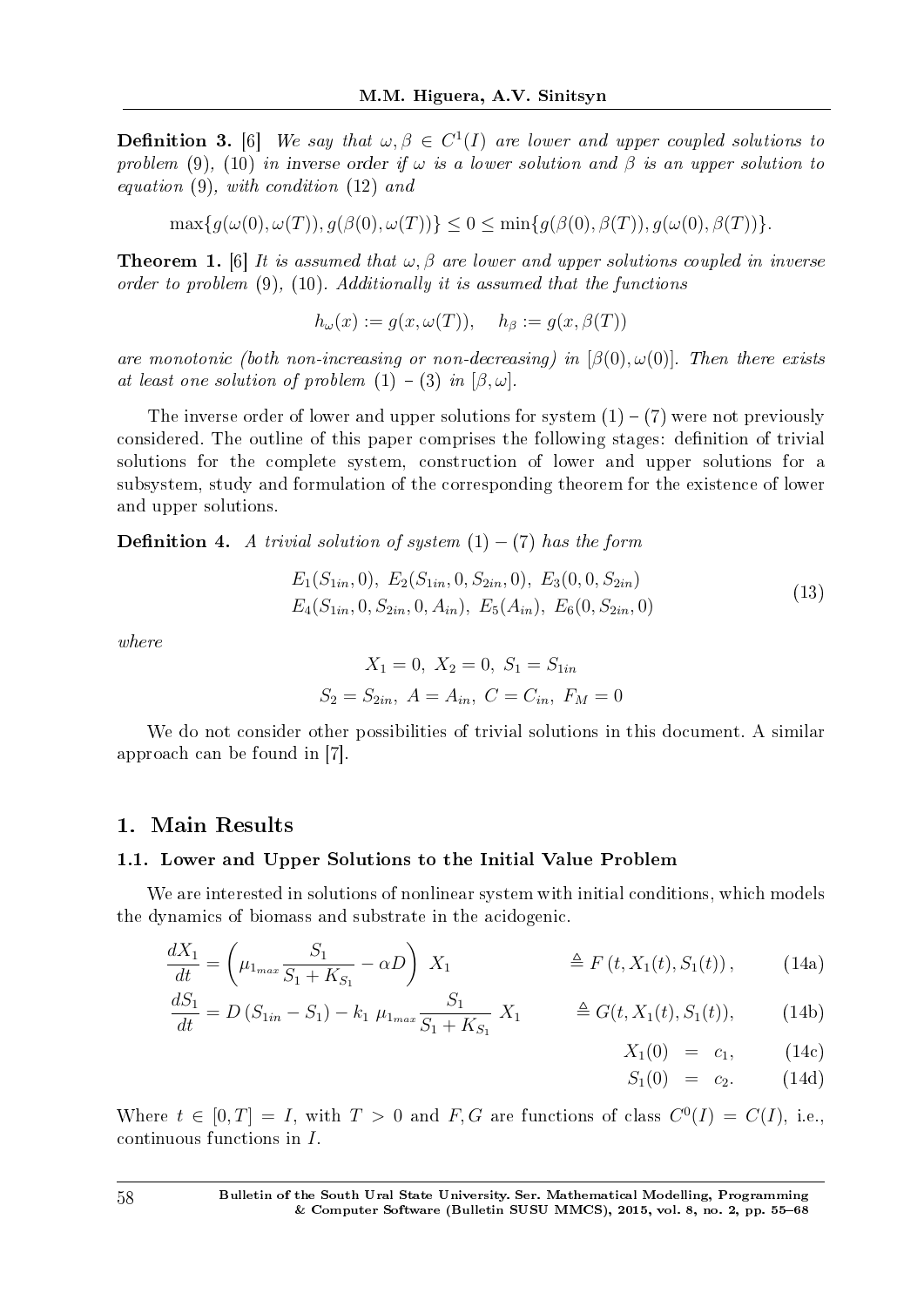A. Define

$$
f(S_1) = \mu_{1_{max}} \frac{S_1}{S_1 + K_{S_1}} - \alpha D
$$
 and  $g(S_1) = \mu_{1_{max}} \frac{S_1}{S_1 + K_{S_1}}$ .

The function  $g(S_1) = \mu_{1_{max}} \frac{S_1}{S_1 + F}$  $\frac{S_1}{S_1+K_{S_1}}$  with  $\mu_{1_{max}}, K_{S_1} > 0$  is a monotonically increasing function such that  $g(S_1) \longrightarrow \mu_{1_{max}}$  as  $S_1 \longrightarrow \infty$ .

If 
$$
\mu_{1_{max}} \frac{S_1}{S_1 + K_{S_1}} - \alpha D \ge 0
$$
 then it can be proved that  $f(S_1) = O(g(S_1))$ , i.e.,  
\n $\forall (S_1) \exists (c > 0)$  such that  $||f(S_1)|| \le c||g(S_1)||$ .  
\n $0 \le \mu_{1_{max}} \frac{S_1}{S_1 + K_{S_1}} - \alpha D \le \mu_{1_{max}} \frac{S_1}{S_1 + K_{S_1}}$   
\n $\implies ||\mu_{1_{max}} \frac{S_1}{S_1 + K_{S_1}} - \alpha D|| \le 1 \cdot ||\mu_{1_{max}} \frac{S_1}{S_1 + K_{S_1}}||$   
\n $\implies ||f(S_1)|| \le c ||g(S_1)||$   
\n $\implies ||\mu_{1_{max}} \frac{S_1}{S_1 + K_{S_1}} - \alpha D|| \le K$ .

If  $\mu_{1_{max}} \frac{S_1}{S_1 + F}$  $\frac{S_1}{S_1+K_{S_1}} - \alpha D < 0$  then  $X_1 \longrightarrow 0$  and

$$
\left\| \mu_{1_{max}} \frac{S_1}{S_1 + K_{S_1}} - \alpha D \right\| \|X_1\| \le K.
$$

Condition A shows that the norm

$$
\left\|\mu_{1_{max}}\frac{S_1}{S_1+K_{S_1}} - \alpha D\right\|
$$

is bounded.

We define the lower-upper solution in inverse order with respect to the variable  $S_1$  and in direct order for  $X_1$  as follows:

**Definition 5.** [Lower-upper solution] A pair  $[(X_{10}, S_{10}), (X_1^0, S_1^0)]$  is called

(a) a lower-upper solution of problem  $(14)$ , if the following conditions are satisfied

| $(X_{10}, S_{10}) \in C^1(I),$      | $(X_1^0, S_1^0) \in C^1(I), \quad t \in I$ |         |       |
|-------------------------------------|--------------------------------------------|---------|-------|
| $X_{10} - F(t, X_{10}, S_1) \leq 0$ |                                            | (lower) | (15a) |

$$
\dot{X}_1^0 - F(t, X_1^0, S_1) \ge 0 \text{ in } I, \quad \forall S_1 \in [S_1^0, S_{10}], \quad \text{(upper)} \tag{15b}
$$

 $\dot{S}_{10} - G(t, X_1, S_{10}) \le 0$  (lower in inverse order) (15c)

$$
\dot{S}_1^0 - G(t, X_1, S_1^0) \ge 0 \quad \text{in} \quad I, \quad \forall X_1 \in [X_{10}, X_1^0] \quad \text{(upper in inverse order)} \quad (15d)
$$
\nwith

$$
X_{10}(0) \le c_2 \le X_1^0(0), \ S_1^0(0) \le c_1 \le S_{10}(0) \quad \text{(initial conditions)};
$$
 (15e)

Вестник ЮУрГУ. Серия «Математическое моделирование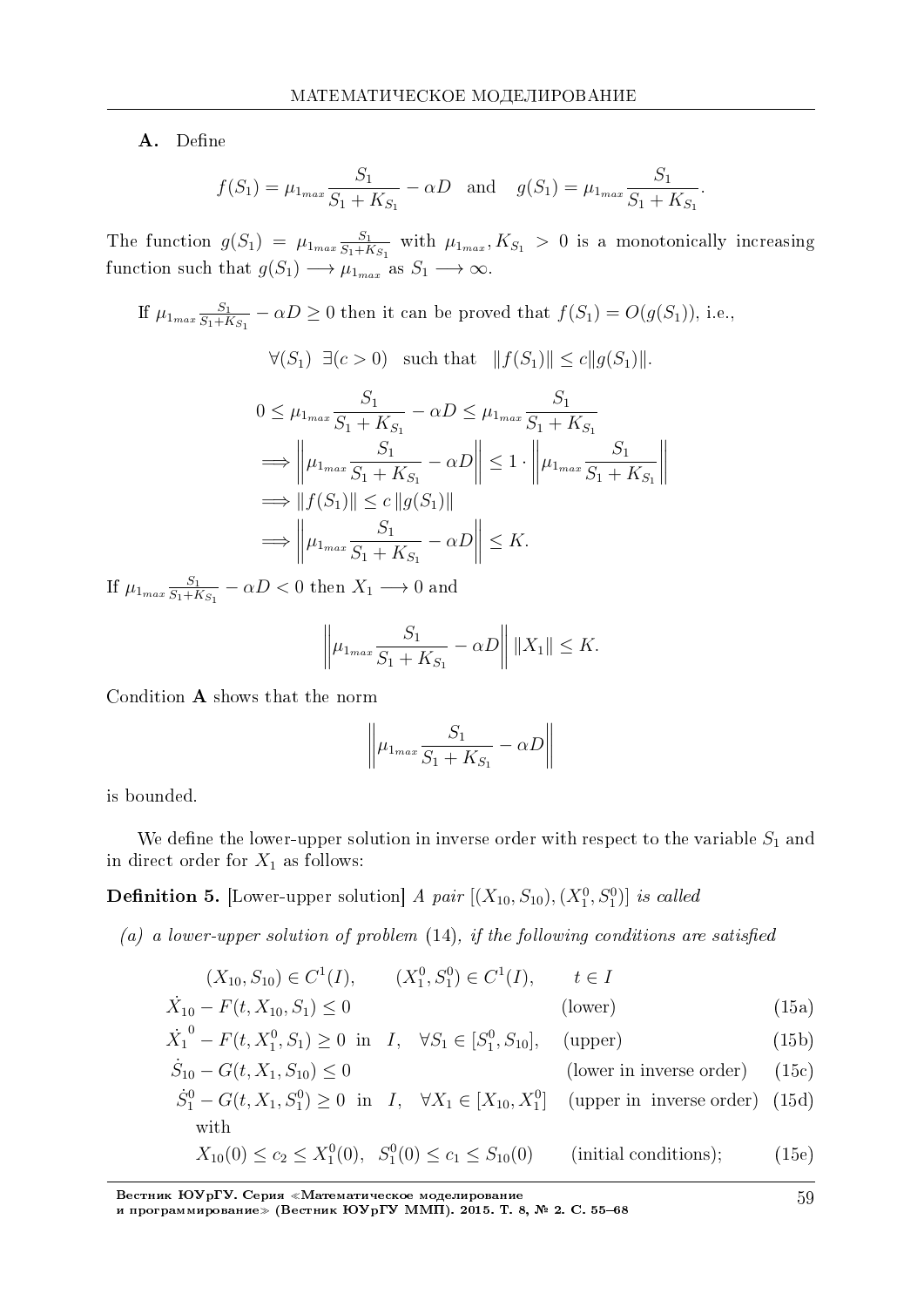(b) a lower-lower solution of problem  $(14)$ , if the following conditions are satisfied

$$
\dot{X}_{10} - F(t, X_{10}, S_{10}) \le 0 \text{ in } I,
$$
  

$$
\dot{S}_0 - G(t, X_{10}, S_{10}) \le 0 \text{ in } I
$$

 $with S_1^0(0) \le c_1 \le S_{10}(0);$ 

 $(c)$  an upper-upper solution of problem  $(14)$ , if the following conditions are satisfied

$$
\dot{X}_1^0 - F(t, X_1^0, S_1^0) \ge 0 \text{ in } I,
$$
  

$$
\dot{S}_1^0 - G(t, X_1^0, S_1^0) \ge 0 \text{ in } I
$$

 $with X_{10} \le X_1^0, S_1^0 \le S_{10} \text{ in } I.$ 

**Definition 6.** The functions  $\Phi(t, t_{S_{1i}}, \mu_{1max}, K_{S_1}, D, \alpha)$ ,  $\Phi_1(t, t_{X_{1i}}, D, S_{1in}, k_1, \mu_{1max}, K_{S_1})$ are called semitrivial solutions of problem (14)

if  $\Phi(t, t_{S_{1i}}, \mu_{1max}, K_{S_1}, D, \alpha)$  is a solution of the ODE:

$$
\dot{X}_1 = \left(\mu_{1max} \frac{t_{S_{1i}}}{t_{S_{1i}} + K_{S_1}} - \alpha D\right) X_1
$$
\n(16)

and  $\Phi_1(t, t_{X_{1i}}, D, S_{1in}, k_1, \mu_{1max}, K_{S_1}, \alpha)$  is a solution of the following ODE:

$$
\dot{S}_1 = D(S_{1in} - S_1) + k_1 \mu_{1max} \frac{S_1}{S_1 + K_{S_1}} t_{X_{1i}}.
$$
\n(17)

Here  $t_{S_{1i}}$ ,  $i = 1, 2, 3$  and  $t_{X_{1i}}$ ,  $i = 1, 2, 3$  are the indicators of semitrivial solutions  $\Phi(t,t_{S_{1i}},\mu_{1max},K_{S_1},D,\alpha)$  and  $\Phi_1(t,t_{X_{1i}},D,S_{in},k_1,\mu_{1max},K_{S_1})$  respectively, defined by the following way: If  $S_1 = S_{1in}$ , then  $t_{S_{11}} = S_{1in}$ ;

If  $S_1 = S_1^0$ , then  $t_{S_{12}} = S_1^0$  is an upper solution of problem (17); If  $S_1 = S_{10}$ , then  $t_{S_{13}} = S_{10}$  is a lower solution of problem (17); If  $X_1 = 0$ , then  $t_{X_{11}} = 0$ ; If  $X_1 = X_1^0$ , then  $t_{X_{12}} = X_1^0$  is an upper solution of problem (16); If  $X_1 = X_{10}$ , then  $t_{X_{13}} = X_{10}$  is a lower solution of problem (16).

From Definition 6, we obtain different types of semitriviales solutions of system  $(14)$ :

$$
\dot{X}_1 = \left(\mu_{1max} \frac{S_{1in}}{S_{1in} + K_{S_1}} - \alpha D\right) X_1,
$$
\n(18a)

$$
\dot{S}_1 = D(S_{1in} - S_1) \tag{18b}
$$

for  $(X_1, S_1)$  with ordering of lower and upper solution

$$
X_{10}(t) \le X_1^0(t), \quad S_1^0(t) \le S_{10}(t).
$$

**Theorem 2.** Assume that condition  $A$  is fulfilled and there exists a pair  $(X_{10}, S_1^0)$ ,  $(X_1^0, S_{10})$  of lower-upper solutions of  $(14)$ . Then there exists at least a solution of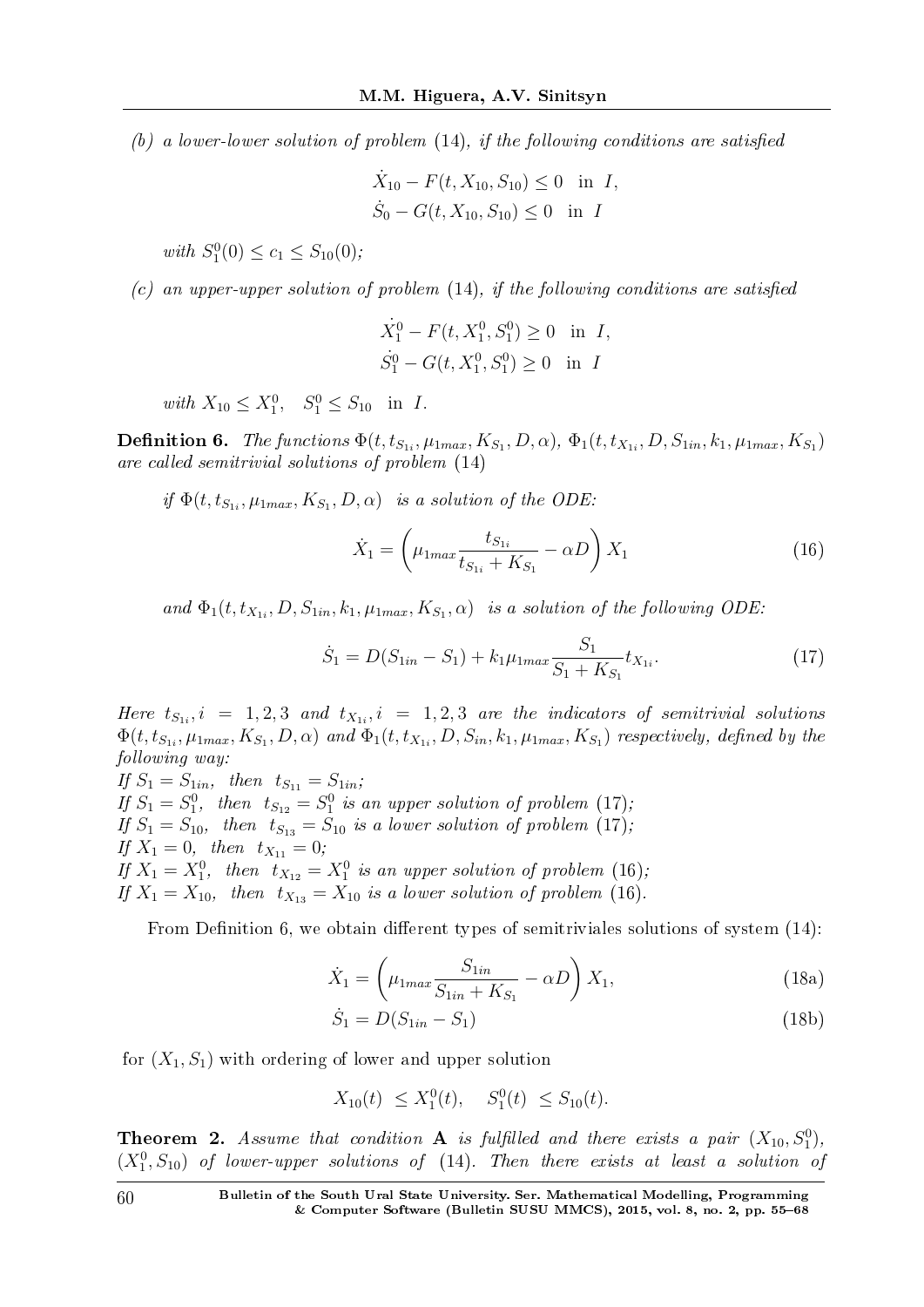semitrivial equations (16), (17) and there exists a solution  $(X_1, S_1)$  of system (14) such that

$$
X_{10}(t) \le X_1(t) \le X_1^0(t), \qquad t \in I
$$
  
\n
$$
S_1^0(t) \le S_1(t) \le S_{10}(t), \qquad t \in I.
$$
\n(19)

*Proof.* It is divided into two steps. First, we consider a modified problem and show that any solution of this problem is also a solution of the original problem and that it is between  $X_{10}$  and  $X_1^0$ ,  $S_1^0$  and  $S_{10}$  (reverse order) by means of differential inequalities. Second, a direct application of the Banach fixed point theorem shows that equations  $(16)$ ,  $(17)$  for the semitrivial solutions have at least one solution. Last result guarantees the existence of solution  $(X_1, S_1)$  to system  $(14)$ .

Step 1. Introduce the space

$$
K \equiv [X_{10}, X_1^0] \times [S_1^0, S_{10}] \subset E \equiv C(I) \times C(I).
$$

K is a bounded closed convex set in  $E$ . Now, given  $(X_1, S_1)$ , define the functions:

$$
f_{(X_1,S_1)}(t,u) = \begin{cases} F(t,X_1^0) + X_1^0 & \text{if } X_1^0 < u, \\ F(t,u) + u & \text{if } X_{10} \le u \le X_1^0, \\ F(t,X_{10})X_{10} & \text{if } u < X_{10}, \end{cases}
$$
(20)  

$$
\left\{ G(t,S_1^0) - S_1^0 & \text{if } S_1^0 > v, \right\}
$$

$$
g_{(X_1,S_1)}(t,v) = \begin{cases} G(t,v) - v & \text{if } S_1^0 \le v \le S_{10}, \\ G(t,S_{10}) - S_{10} & \text{if } v > S_{10}. \end{cases}
$$
 (21)

Define the mapping  $T: K \to E$  by  $T(X_1, S_1) = (u, v)$ , where *u* and *v* are the solutions. respectively, of the modified problems

$$
(I) \t u'(t) + u(t) = f_{(X_1, S_1)}(t, u(t)),
$$
  

$$
u(0) = c_1,
$$
  

$$
(II) \t v'(t) - v(t) = g_{(X_1, S_1)}(t, v(t)),
$$
  

$$
v(0) = c_2
$$

that and reduced to (14), when  $(t, u(t)) \times (t, v(t)) \in E$ . We claim that any solution *u* of Eq. (I) is such that  $X_{10}(t) \le u(t) \le X_1^0(t)$  for all  $t \in I$ , so that it is also a solution of (14a).

We shall prove that  $u(t) \leq X_1^0(t)$  for all  $t \in I$ . The proof of the other inequality is similar.

If *u* is a solution of (I), then, by (20), for some  $t \in I$  such that  $(u - X_1^0)(t) > 0$ , one has

 $u'(t) = F(t, X_1^0) + u(t) - X_1^0 > \dot{X}_1^0$ 

so that

$$
(u - X_1^0)'(t) > 0
$$

Вестник ЮУрГУ. Серия «Математическое моделирование и программирование≫ (Вестник ЮУрГУ ММП). 2015. T. 8, № 2. C. 55–68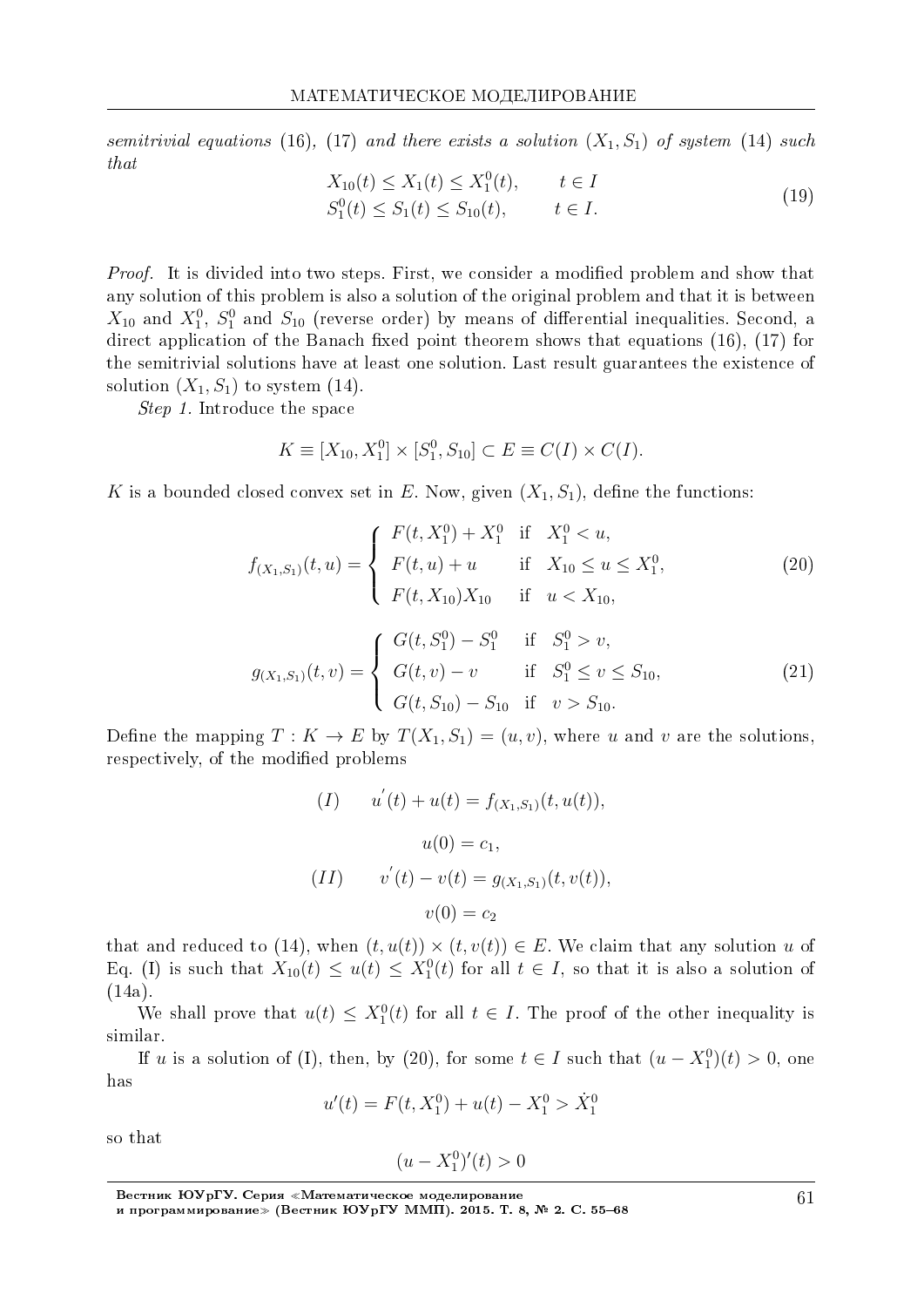for some  $t \in I$  such that  $(u - X_1^0)(t) > 0$ . Therefore  $u(t) > X_1^0$  for all  $t \in I$ , but this can not happen because it contradicts the definition of upper solution  $u(t) \leq X_1^0$ . Hence, there exists  $t_1 \in I$  such that  $(u - X_1^0)(t_1) \leq 0$ .

We shall prove that  $v(t) \geq S_1^0(t)$  for all  $t \in I$ . The proof of the other inequality is similar.

If *v* is a solution of (II), then, by (21), for some  $t \in I$  such that  $(v - S_1^0)(t) < 0$ , one has

$$
v'(t) = G(t, S_1^0) + v(t) + S_1^0 < \dot{S}_1^0
$$

so that

$$
(v - S_1^0)'(t) < 0
$$

for some  $t \in I$  such that  $(v - S_1^0)(t) < 0$ . Therefore  $v(t) < S_1^0$  for all  $t \in I$ , but this can not happen because it contradicts the definition  $v(t) \geq S_1^0$ . Hence, there exists  $t_2 \in I$  such that  $(v - S_1^0)(t_2) \geq 0$ .

Step 2. Consider equations (16), (17) for semitrivial solutions. Apply the Banach fixed point theorem as following:

Define 
$$
T_1 : C(I) \longrightarrow C(I)
$$
 by  
\n
$$
T_1 X_{10}(t) := c_1 + \int_0^t \left[ \mu_{1_{max}} \frac{S_1^0(s)}{S_1^0(s) + K_{S_1}} - \alpha D \right] X_{10}(s) ds, \quad X_{10} \in C(I).
$$

 $If$   $||X_{10}||$  ≤  $M_1$  then

$$
|T_1X_{10} - T_1X_{10}^*| \le \left\|\mu_{1_{max}} \frac{S_1^0}{S_1^0 + K_{S_1}} - \alpha D\right\| \|X_{10} - X_{10}^*\|.
$$

The norm is bounded due to condition A

$$
\left\|\mu_{1_{max}}\frac{S_1^0}{S_1^0+K_{S_1}} - \alpha D\right\| \le K_1
$$

so

$$
|T_1X_{10} - T_1X_{10}^*| \le K_1 \|X_{10} - X_{10}^*\| \text{ for every } K_1 > 0.
$$

Now define  $T_2: C(I) \longrightarrow C(I)$  by

$$
T_2X_1^0(t) := c_1 + \int_0^t \left[ \mu_{1_{max}} \frac{S_1^0(s)}{S_1^0(s) + K_{S_1}} - \alpha D \right] X_1^0(s) ds, \quad X_1^0 \in C(I).
$$

If  $||X_1^0||$  ≤  $M_2$  then

$$
|T_2X_1^0 - T_2X_1^{0^*}| \le \left\|\mu_{1_{max}} \frac{S_1^0}{S_1^0 + K_{S_1}} - \alpha D\right\| \|X_1^0 - X_1^{0^*}\|.
$$

The norm is bounded due to condition A

$$
|T_2X_1^0 - T_2X_1^{0*}| \le K_1 \|X_1^0 - X_1^{0*}\| \text{ for every } K_1 > 0.
$$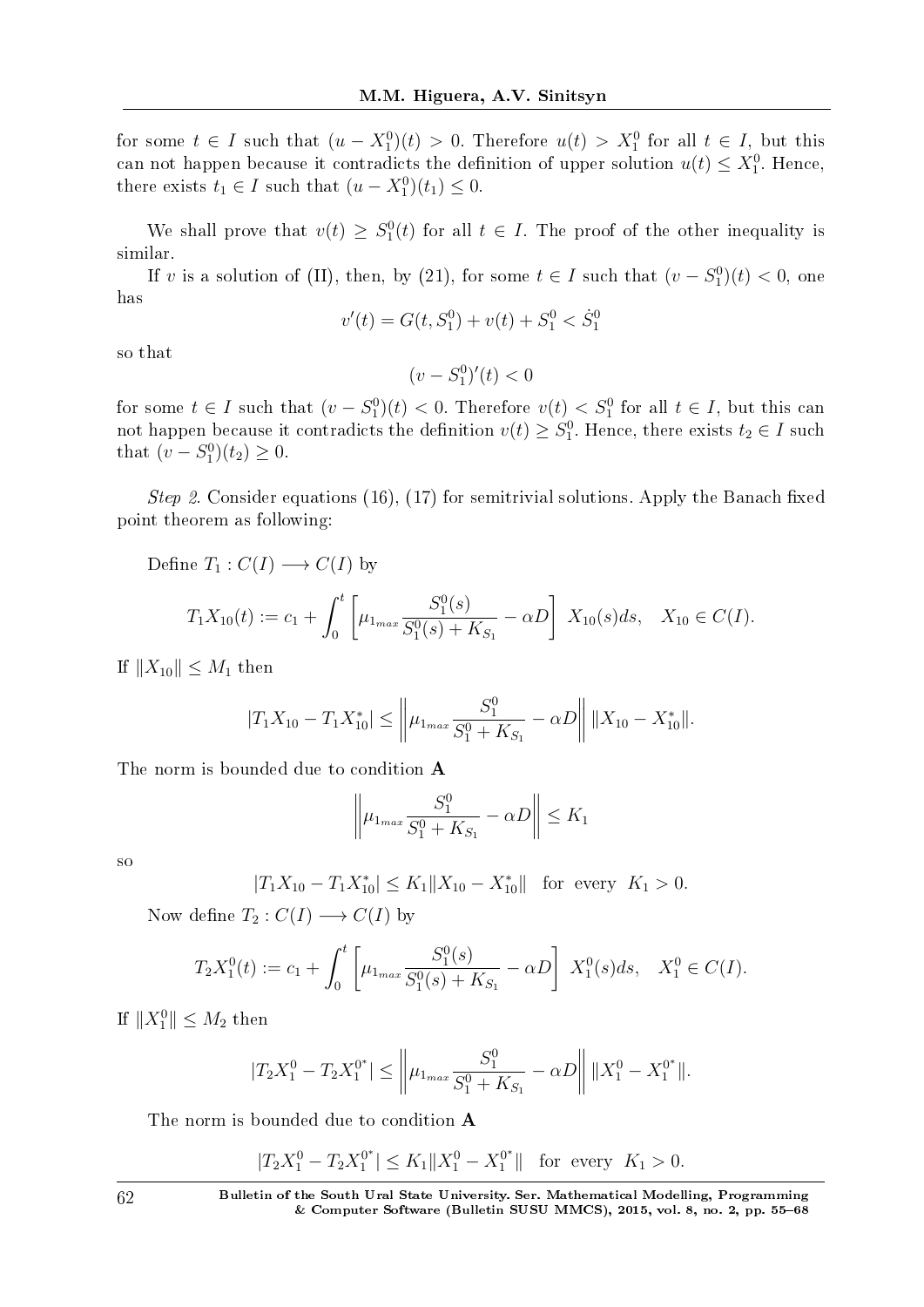Consequently  $T_1, T_2$  are contractive mappings from  $\{X_{10}, X_1^0 \in C(I), \|X_{10}\| \leq M_1,$ *∥X*<sup>0</sup><sup>*Ⅱ*</sup> $\leq$  *M*<sub>2</sub> $>$ **f** for every *M*<sub>1</sub>  $>$  1 and for every *M*<sub>2</sub>  $>$  1. Then *T*<sub>1</sub> and *T*<sub>2</sub> have a unique fixed point in  $C(I)$ .

Similarly, define  $T_3: C(I) \longrightarrow C(I)$  by

$$
T_3S_1^0(t) := c_2 + \int_0^t \left[ D\left( S_{1in} - S_1^0(s) \right) - k_1 \mu_{1max} \frac{S_1^0(s)}{S_1^0(s) + K_{S_1}} X_{10}(s) \right] S_1^0(s) ds, S_1^0 \in C(I).
$$

If  $||S_1^0||$  ≤  $N_1$  then

$$
|T_3S_1^0 - T_3S_1^{0^*}| \leq \left\| DS_{1in} - \left[ D + k_1 \mu_{1max} \frac{1}{S_1^0 + K_{S_1}} X_{10} \right] S_1^0 \right\| \|S_1^0 - S_1^{0^*}\|.
$$

Estimate the norm

$$
\left\| D \left( S_{1in} - S_1^0 \right) - \frac{k_1 \mu_{1max} S_1^0}{S_1^0 + K_{S_1}} X_{10} \right\|.
$$
\n
$$
\text{As } \|X_{10}\| \le M_1, \forall S_1^0, S_1^{0*} \in C(I)
$$
\n
$$
(22)
$$

$$
D\left(S_{1in} - S_1^0\right) - \frac{k_1 \mu_{1max} S_1^0}{S_1^0 + K_{S_1}} X_{10} - \left(D\left(S_{1in} - S_1^{0^*}\right) - \frac{k_1 \mu_{1max} S_1^{0^*}}{S_1^{0^*} + K_{S_1}} X_{10}\right) =
$$
  
= 
$$
D(S_1^{0^*} - S_1^0) + k_1 \mu_{1max} \left(\frac{S_1^{0^*}}{S_1^{0^*} + K_{S_1}} - \frac{S_1^0}{S_1^0 + K_{S_1}}\right) X_{10}
$$

then

$$
\left\| D(S_1^{0^*} - S_1^0) + k_1 \mu_{1_{max}} \left( \frac{S_1^{0^*} - S_1^0}{(S_1^{0^*} + K_{S_1})(S_1^0 + K_{S_1})} \right) X_{10} \right\| \le
$$
  
\n
$$
\leq \| D(S_1^{0^*} - S_1^0) \| + |k_1 \mu_{1_{max}}| \left\| \frac{S_1^{0^*} - S_1^0}{(S_1^{0^*} + K_{S_1})(S_1^0 + K_{S_1})} \right\| \|X_{10}\| =
$$
  
\n
$$
= \| D(S_1^{0^*} - S_1^0) \| + |k_1 \mu_{1_{max}}| \left\| \frac{1}{(S_1^{0^*} + K_{S_1})(S_1^0 + K_{S_1})} \right\| \|S_1^{0^*} - S_1^0\| \|X_{10}\|.
$$

Now estimate the norm

$$
\left\|\frac{S_1^{0^*} - S_1^0}{(S_1^{0^*} + K_{S_1})(S_1^0 + K_{S_1})}\right\|
$$

taking

$$
h(S_1^0) = \frac{1}{(S_1^0 + K_{S_1})(S_1^{0*} + K_{S_1})}
$$

as  $S_1^0, S_1^{0*} > 0$  and the constant  $K_{S_1} > 0$ . Then  $h(S_1^0) < 1$ , hence  $||h(S_1^0)|| \le K_2$  so one has

$$
\|D(S_1^{0^*} - S_1^0) + k_1 \mu_{1_{max}} \left( \frac{S_1^{0^*} - S_1^0}{(S_1^{0^*} + K_{S_1})(S_1^0 + K_{S_1})} \right) X_{10} \le
$$
  
\n
$$
\leq \|D(S_1^{0^*} - S_1^0)\| + |k_1 \mu_{1_{max}}| \left\| \frac{1}{(S_1^{0^*} + K_{S_1})(S_1^0 + K_{S_1})} \right\| \|S_1^{0^*} - S_1^0\| \|X_{10}\| \le
$$
  
\n
$$
\leq (|D| + |k_1 \mu_{1_{max}} K_2 M_1|) \|S_1^{0^*} - S_1^0\| \leq (K_3 = \max\{|D|, |k_1 \mu_{1_{max}} K_2 M_1|\}) \|S_1^{0^*} - S_1^0\|.
$$

Вестник ЮУрГУ. Серия «Математическое моделирование и программирование≫ (Вестник ЮУрГУ ММП). 2015. T. 8, № 2. C. 55–68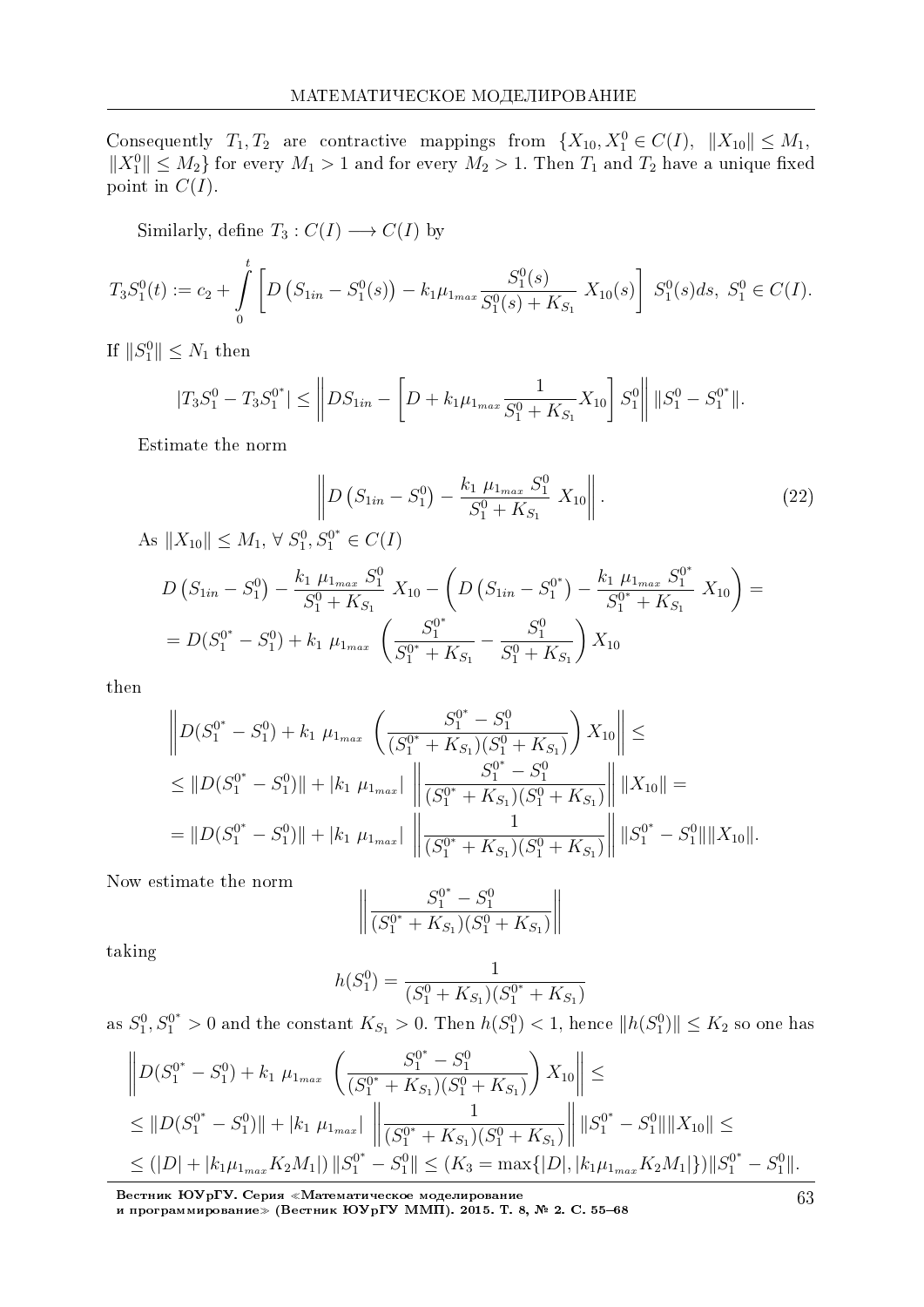Then  $||T_3S_1^0 - T_3S_1^{0^*}|| \le K_3||S_1^0 - S_1^{0^*}||$ , for every  $K_3 > 0$ .

Now define  $T_4: C(I) \longrightarrow C(I)$  by

$$
T_4S_{10}(t) := c_2 + \int_0^t \left[ D\left(S_{1in} - S_{10}(s)\right) - k_1 \mu_{1max} \frac{S_{10}(s)}{S_{10}(s) + K_{S_1}} X_{10}(s) \right] S_{10}(s) ds, S_{10} \in C(I).
$$

If  $||S_{10}||$  ≤  $N_2$  then

$$
|T_4S_{10} - T_4S_{10}^*| \leq \left\| DS_{1in} - \left[ D + k_1 \mu_{1max} \frac{1}{S_{10} + K_{S_1}} X_{10} \right] S_{10} \right\| \|S_{10} - S_{10}^* \|.
$$

Estimate the norm

$$
\left\| D \left( S_{1in} - S_{10} \right) - \frac{k_1 \mu_{1max} S_{10}}{S_{10} + K_{S_1}} X_{10} \right\|.
$$
 (23)

 $A$ s  $||X_{10}|| \leq M_1$ , ∀  $S_{10}$ ,  $S_{10}^* \in C(I)$ 

$$
D\left(S_{1in} - S_{10}\right) - \frac{k_1 \mu_{1max} S_{10}}{S_{10} + K_{S_1}} X_{10} - \left(D\left(S_{1in} - S_{10}^*\right) - \frac{k_1 \mu_{1max} S_{10}^*}{S_{10}^* + K_{S_1}} X_{10}\right) =
$$
  
= 
$$
D(S_{10}^* - S_{10}) + k_1 \mu_{1max} \left(\frac{S_{10}^*}{S_{10}^* + K_{S_1}} - \frac{S_{10}}{S_{10} + K_{S_1}}\right) X_{10}
$$

then

$$
\left\| D(S_{10}^* - S_{10}) + k_1 \mu_{1_{max}} \left( \frac{S_{10}^* - S_{10}}{(S_{10}^* + K_{S_1})(S_{10} + K_{S_1})} \right) X_{10} \right\| \le
$$
  
\n
$$
\leq \| D(S_{10}^* - S_{10}) \| + |k_1 \mu_{1_{max}}| \left\| \frac{S_{10}^* - S_{10}}{(S_{10}^* + K_{S_1})(S_{10} + K_{S_1})} \right\| \|X_{10}\| =
$$
  
\n
$$
= \| D(S_{10}^* - S_{10}) \| + |k_1 \mu_{1_{max}}| \left\| \frac{1}{(S_{10}^* + K_{S_1})(S_{10} + K_{S_1})} \right\| \|S_{10}^* - S_{10}\| \|X_{10}\|.
$$

Now estimate the norm

$$
\left\| \frac{S_{10}^* - S_{10}}{(S_{10}^* + K_{S_1})(S_{10} + K_{S_1})} \right\|
$$

taking

$$
h(S_{10}) = \frac{1}{(S_{10} + K_{S_1})(S_{10}^* + K_{S_1})}.
$$

 $\text{As } S_{10}, S_{10}^* > 0 \text{ and the constant } K_{S_1} > 0 \text{ then } h(S_{10}) < 1, \text{ then } ||h(S_{10})|| \leq K_4. \text{ So one}$ has

$$
\left\| D(S_{10}^* - S_{10}) + k_1 \mu_{1_{max}} \left( \frac{S_{10}^* - S_{10}}{(S_{10}^* + K_{S_1})(S_{10} + K_{S_1})} \right) X_{10} \right\| \le
$$
  
\n
$$
\leq \| D(S_{10}^* - S_{10}) \| + |k_1 \mu_{1_{max}}| \left\| \frac{1}{(S_{10}^* + K_{S_1})(S_{10} + K_{S_1})} \right\| \| S_{10}^* - S_{10} \| \| X_{10} \| \le
$$
  
\n
$$
\leq (|D| + |k_1 \mu_{1_{max}} K_4 M_1|) \| S_{10}^* - S_{10} \| \leq (K_5 = \max\{|D|, |k_1 \mu_{1_{max}} K_4 M_1|\}) \| S_{10}^* - S_{10} \|.
$$
  
\nSo  $||T_4 S_{10} - T_4 S_{10}^* || \leq K_5 \| S_{10} - S_{10}^* \|$  for every  $K_5 > 0$ .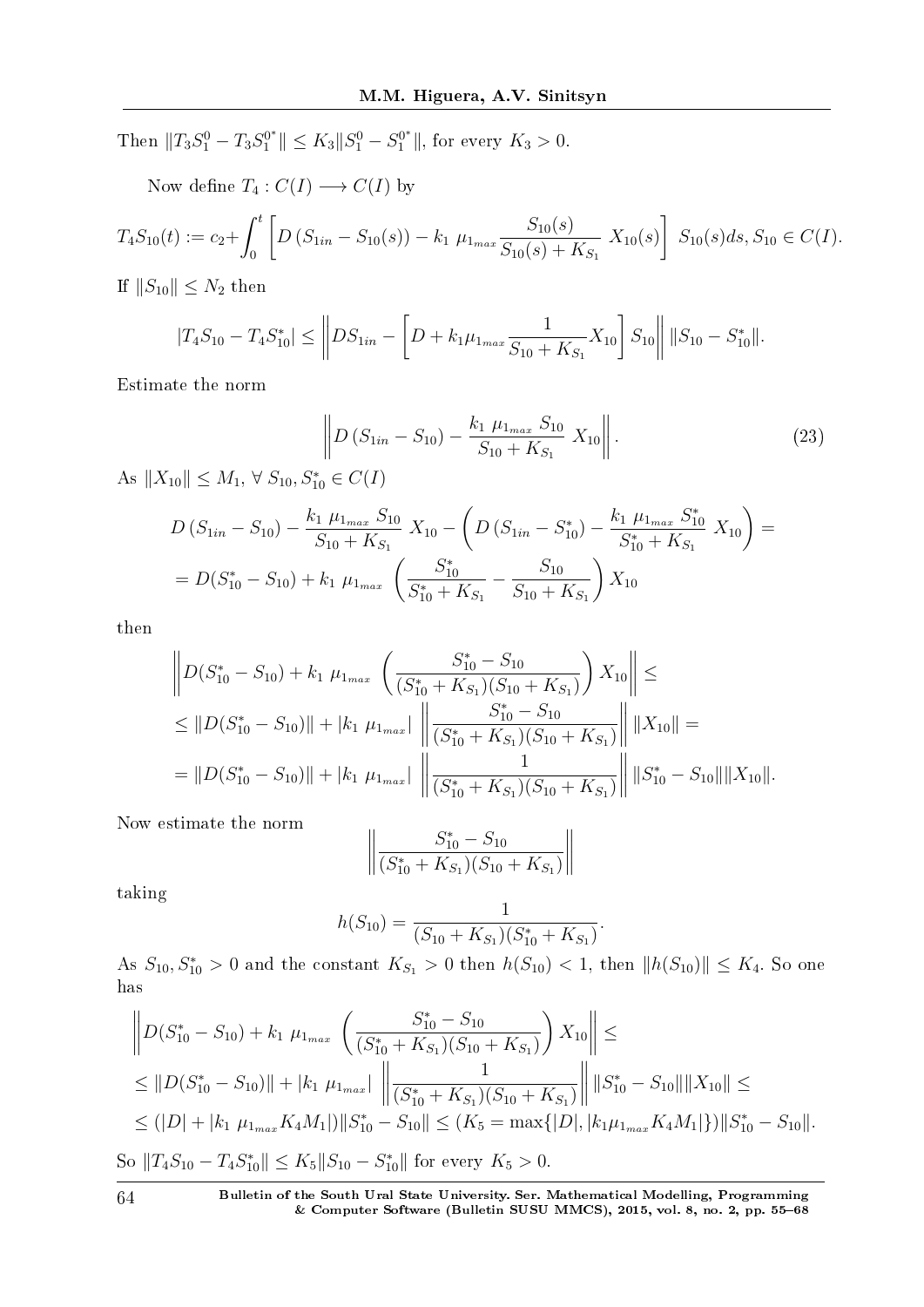Consequently  $T_3, T_4$  are contractive mappings from  $\{S_1^0, S_{10} \in C(I), \|S_1^0\| \leq N_1,$ *∥S*<sub>10</sub> $\parallel$  ≤ *N*<sub>2</sub>} for every *N*<sub>1</sub> > 1 and for every *N*<sub>2</sub> > 1. Then *T*<sub>3</sub> and *T*<sub>4</sub> have a unique fixed point in  $C(I)$ .

We have proved that every mapping of  $T_1, T_2, T_3, T_4$  has a unique fixed point in  $C(I)$ . this guarantees the existence of solutions  $S_{10}$ ,  $S_1^0$ ,  $X_{10}$ ,  $X_1^0$ . This is sufficient to guarantee the existence of solutions  $X_1$  and  $S_1$  such that  $X_{10} \leq X_1 \leq X_1^0$  and  $S_1^0 \leq S_1 \leq S_{10}$ .

 $\Box$ 

#### 1.2. Semitrivial Solutions *S*<sup>1</sup> and *X*<sup>1</sup>

Consider in system (14) the trivial solution  $E_1(0, S_{1in})$  defined by (13) and search an analytical solution of linear equation (15d)

$$
\frac{dS_1}{dt} - D(S_{1in} - S_1) = 0,
$$
  
\n
$$
S_1 = S_{1in} - [S_{1in} - S_1(0)] \exp(-Dt).
$$
\n(24)

When  $S_{1in} > S_1(0)$  a graph of solution at  $t \to \infty$  asymptotically decreases to a value  $S_{1in}$ . And for  $S_{1in} < S_1(0)$  a graph of solution at  $t \to \infty$  asymptotically increases to a value *S*1*in*. However, we wish to demonstrate the method of upper and lower solutions. We take  $\epsilon > 0$ , consider let the solution

$$
S_1 = S_{1in} - [S_{1in} - S_1(0)] \exp(-Dt) + \epsilon.
$$

Thus

$$
\frac{dS_1}{dt} - D(S_{1in} - S_1) \ge 0.
$$
  

$$
D(S_{1in} - S_1) \exp(-Dt) - D(S_{1in} - S_1) \exp(-Dt) + D\epsilon \ge 0.
$$

Then  $D\epsilon \geq 0$  for  $D > 0$  and solution  $S_1 = S_1^0$  is a upper solution of (18b). If  $\epsilon < 0$ , then  $S_{10}$  is a lower solution of  $(18b)$ .



Fig. 1. Tending of a graph to  $S_{1in}$  as  $t \to \infty$ . The parameters for simulation from [2]

Fig. 1 shows that the solution tends to the value  $S_{1in}$  as  $t \to \infty$ . In the process, this represents that bacteria feed on the substrate  $S_1$  over time.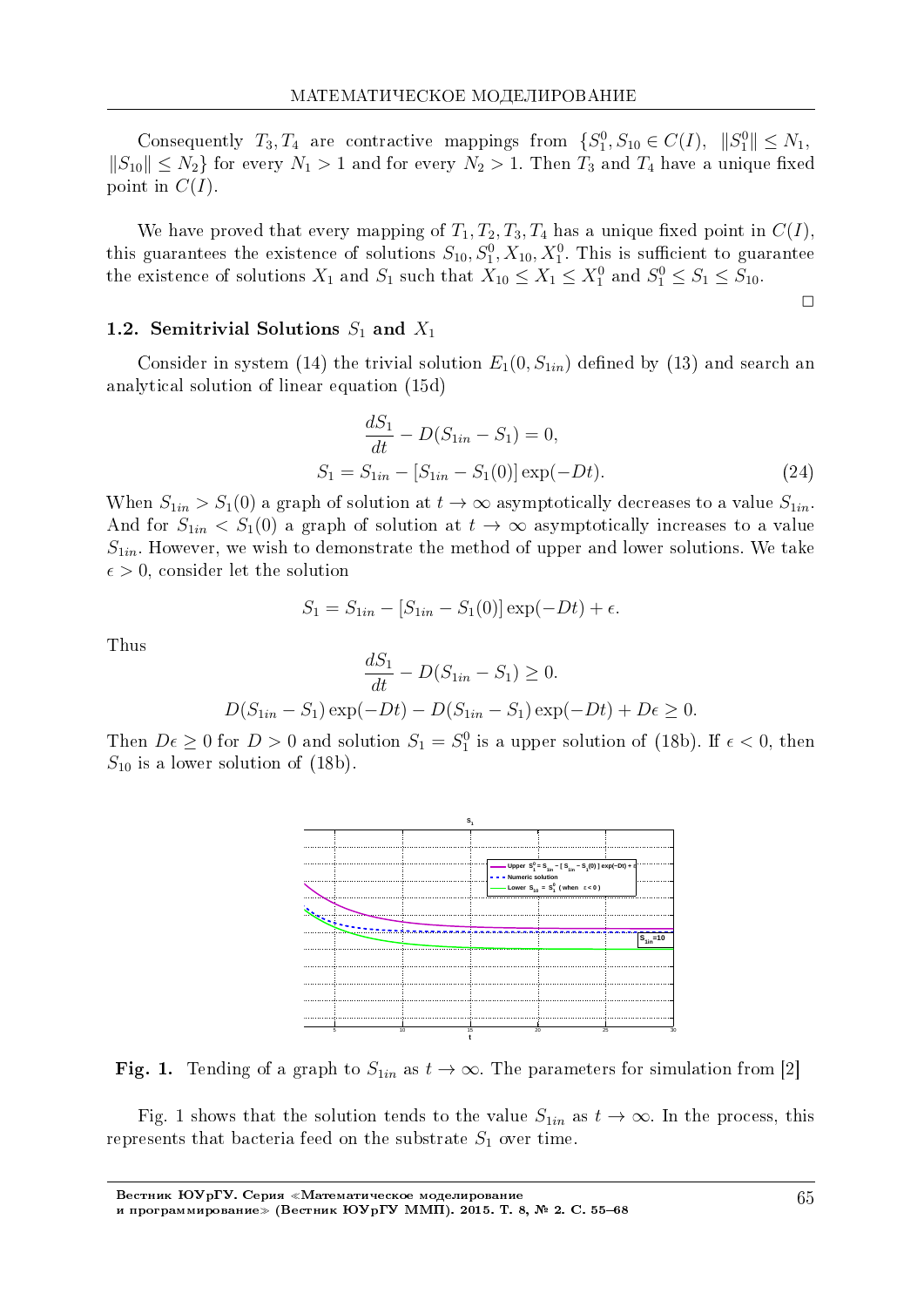Table

| The solution to $S_1^0$ |
|-------------------------|
|                         |

| Parameter |       | Value Units | SD    |
|-----------|-------|-------------|-------|
| $S_1(0)$  | h     | $\sigma$ .  |       |
|           | 0,395 |             | 0,135 |
|           |       |             |       |

Now we look for a semi-trivial upper-solution  $X_1^0$  for equations (15b) and (24). From Definition 5

$$
\dot{X}_1^0 - \left(\mu_{1max} \frac{S_1^0}{S_1^0 + K_{S_1}} - \alpha D\right) X_1^0 \ge 0.
$$

Taking (16) and (24) in (15b), with  $c_8 = S_{1in} - S_1(0)$  we obtain

$$
\implies \dot{X}_1^0 - \left(\mu_{1max} \frac{S_{1in} - c_8 \exp(-Dt)}{S_{1in} - c_8 \exp(-Dt) + K_{S_1}} - \alpha D\right) X_1^0 = 0
$$

then

$$
X_1^0 = c_9 * \frac{\left[c_8 \exp\left(-Dt\right) \left(S_{1in} + K_{S_1} - c_8 \exp\left(-Dt\right)\right)\right]^{\frac{\mu_{1max} S_{1in}}{D(S_{1in} + K_{S_1})}}}{\left[S_{1in} + K_{S_1} - c_8 \exp\left(-Dt\right)\right]^{\frac{\mu_{1max} S_{1in}}{D}}} * \exp\left(-\alpha \ D \ t\right)
$$

and a graphic representation is Fig. 2 shows that the upper solution  $X_1^0$  presents condition washout.



Fig. 2. The graph of the solution  $X_1$  tending to 0 as  $t \to \infty$ . The parameter values are taken from Table, with initial condition  $X_1(0) = 0, 5$ 

# Conclusions

In this paper we presented a study of existence of lower and upper solutions of a system of ordinary differential equations modelling acidogenic stage process of AD. Inverse order of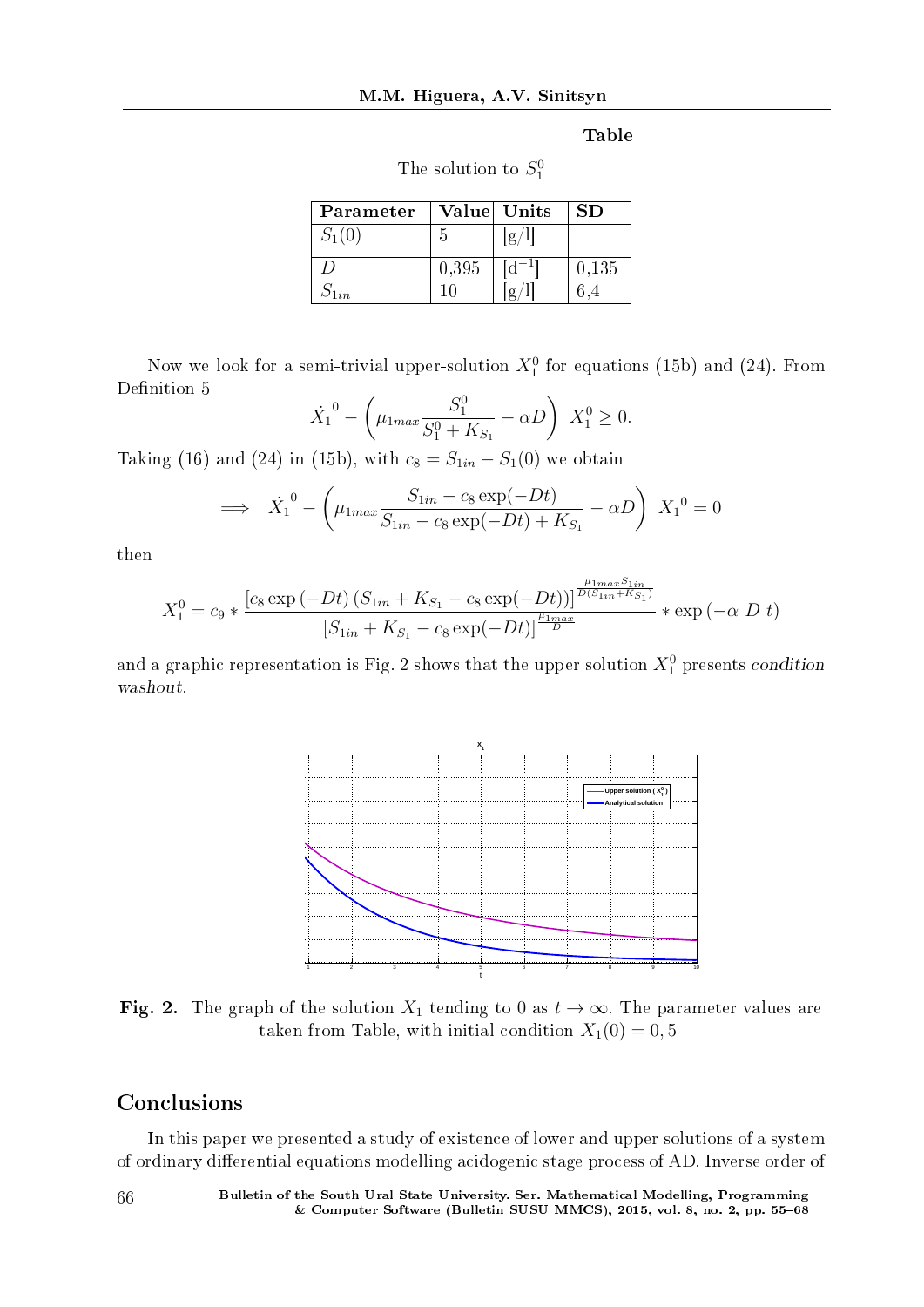lower and upper solutions with respect to variables was considered. We are well aware that this is only the first step in the complete study of the problem. The next step is to consider the V.M. Matrosov comparison principle to explore the global stability of solutions and a complete study of bifurcation (here readers may refer to monographs [8, 9]).

The first author is partially supported by  $SNI-CONACYT$  and thanks the University of Ibague in Colombia for their support and also thanks to the doctoral program in mathematics at the Faculty of Mathematics at the University of Veracruz in Mexico.

# References

- 1. Jewell W. Anaerobic Sewage Treatment. Environmental Science and Technology, 1987, vol. 21, no. 1, pp. 921. DOI: 10.1021/es00155a002
- 2. Bernard O., Sadok Z.H., Dochain D., Genovesi A., Steyer J.-P. Dynamical Model Development and Parameter Identification for an Anaerobic Wastewater Treatment Process. Biotechnology and Bioengineering, 2001, vol. 75, no. 4, pp.  $424-438$ . DOI:  $10.1002$ /bit.10036
- 3. Alcaraz V., Genovesi A., Harmand J., Gonzalez V., Rapaport A., Steyer J.P. Robust Exponetial Nonlinear Interval Observers for a Class of Lumped Models Useful in Chemical and Biochemical Engineering. Application to a Wastewater Treatment Process. International Workshop on Application of Interval Analysis to Systems and Control, MISC'99, Girona,  $Spann$ , 1999, pp. 24-26.
- 4. Pao C.-V. Nonlinear Parabolic and Elliptic Equations. N.Y., Plenum Press, 1992.
- 5. Delgado M., Suarez A. Existence of Solutions for Elliptic Systems with Holder Continuous Nonlinearities. Diferential and Integral Equations, 2000, vol. 13, no. 4, 6, pp. 453-477.
- 6. Franco D., Nieto J.J., O'Regan D. Upper and Lower Solutions for First Order Problems with Nonlinear Boundary Conditions. *Estracta Mathematicae*, 2003, vol. 18, no. 2, pp. 153-160
- 7. Benyahia B., Sari T., Cherki B., Harmand J. Bifurcation and Stability Analysis of a Two Step Model for Monitoring Anaerobic Digestion Processes. Journal of Process Control, 2012, vol. 22, no. 6, pp. 1008–1019. DOI:  $10.1016/j.jprocont.2012.04.012$
- 8. Sidorov N., Loginov B., Sinitsyn A., Falaleev M. Lyapunov Schmidt Methods in Nonlinear Analysis and Applications. Dordrecht, Boston, London, Kluwer Academic Publisher, 2002. 568 p. DOI: 10.1007/978-94-017-2122-6
- 9. Sviridyuk G.A., Fedorov V.E. Linear Sobolev Type Equations and Degenerate Semigroups of Operators. Utrecht, Boston, Koln, Tokyo, VSP, 2003. 216 p. DOI: 10.1515/9783110915501
- 10. Lorenzo Y., Obaya M.C. La digestion anaerobia. aspectos teoricos. parte I. ICIDCA. Sobre los Derivados de la Caña de Azúcar, 2005, vol. 39, no. 1, pp. 35-48.
- 11. McKenna P.-J., Walter W. On the Dirichlet Problem for Elliptic Systems. Applicable Analysis, 1986, no. 21, pp. 207224. DOI: 10.1080/00036818608839592
- 12. Salinas E., Muñoz R., Sosa J.-C., López B. Analysis to the Solutions of Abel's Differential Equations of the First Kind under Transformation  $y = u(x)z(x) + v(x)$ . Applied Mathematical Sciences, 2013, vol. 7, no. 42, pp. 2075-2092.

Received March 11, 2015